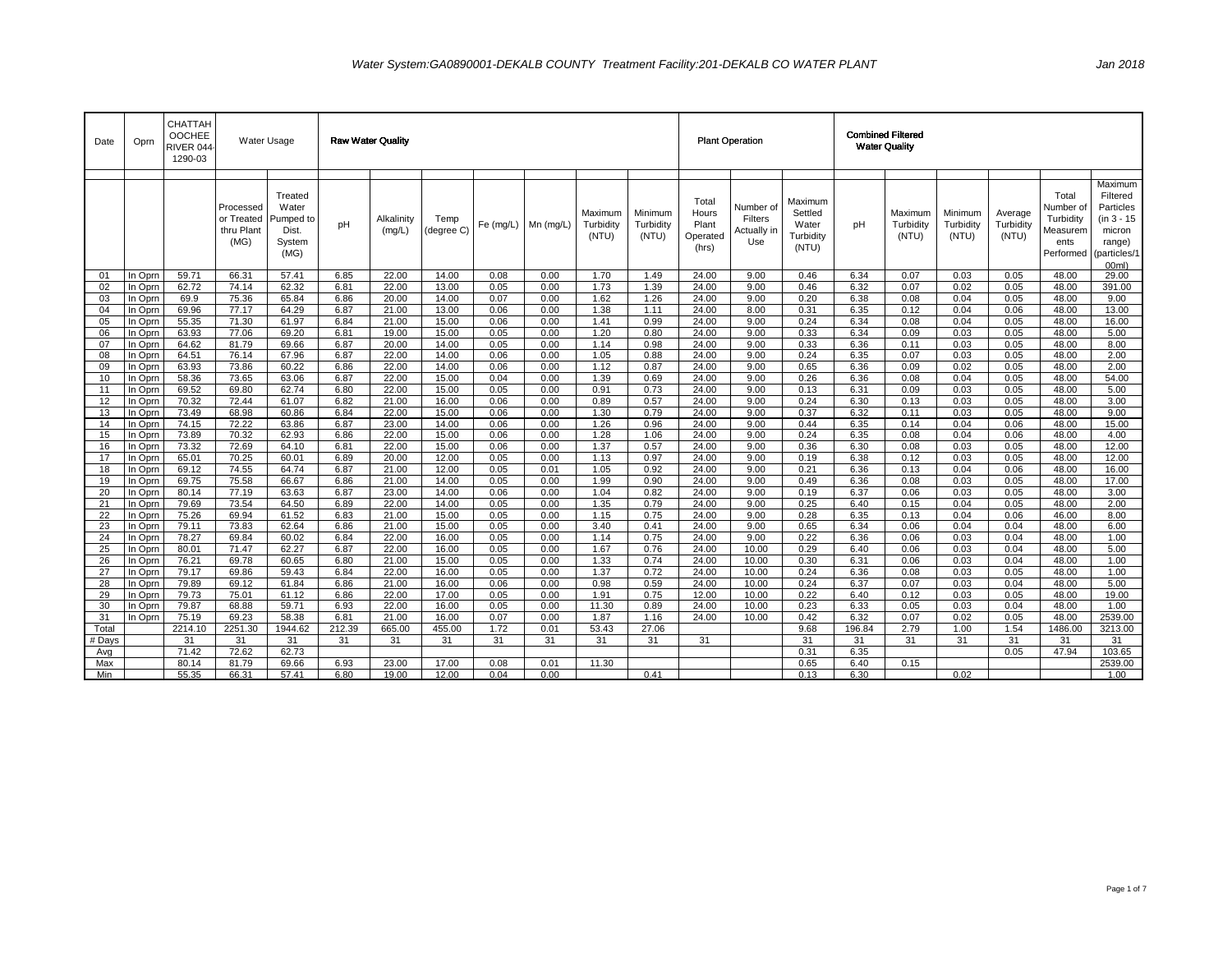| Date     | Oprn               |              |                           |                    |              |              |                                                    | Parameters At Entry Point To Distribution System |                                                               |                                       |                                                   |                             |                                                                  | Comments                       |
|----------|--------------------|--------------|---------------------------|--------------------|--------------|--------------|----------------------------------------------------|--------------------------------------------------|---------------------------------------------------------------|---------------------------------------|---------------------------------------------------|-----------------------------|------------------------------------------------------------------|--------------------------------|
|          |                    |              |                           |                    |              |              |                                                    |                                                  |                                                               |                                       | <b>Measurements At Peak</b>                       |                             |                                                                  |                                |
|          |                    |              | Fe $(mg/L)$   Mn $(mg/L)$ | Fluoride<br>(mg/L) | pH (Max.)    | pH (Min.)    | Chlorine<br>Minimum<br>Free<br>Available<br>(mg/L) | Chlorite<br>$(mg/L)$ [if<br>CIO2 used]           | Chlorine<br>Dioxide<br>$(mg/L)$ [if<br>CIO <sub>2</sub> used] | Peak<br>Hourly<br>Flow (PHF)<br>(MGD) | Chlorine<br>Free<br>Available<br>at PHF<br>(mg/L) | Giardia log<br>Inactivation | Virus log<br>Inactivation<br>[if ozone or<br>chloramine<br>used] |                                |
| 01       | In Oprn            | 0.00         | 0.00                      | 0.95               | 9.21         | 9.08         | 1.36                                               |                                                  |                                                               | 74.88                                 | 1.37                                              | 3.57                        | 41.40                                                            |                                |
| 02       | In Oprn            | 0.00         | 0.00                      | 0.94               | 9.16         | 8.95         | 1.51                                               |                                                  |                                                               | 79.68                                 | 1.51                                              | 3.58                        | 39.93                                                            |                                |
| 03       | In Oprn            | 0.00         | 0.00                      | 0.82               | 9.11         | 9.00         | 1.42                                               |                                                  |                                                               | 80.40                                 | 1.42                                              | 3.52                        | 37.21                                                            |                                |
| 04       | In Oprn            | 0.01         | 0.00                      | 0.79               | 9.11         | 8.96         | 1.42                                               |                                                  |                                                               | 82.32                                 | 1.44                                              | 3.55                        | 41.26                                                            |                                |
| 05       | In Oprn            | 0.00         | 0.00                      | 0.89               | 9.06         | 8.77         | 1.37                                               |                                                  |                                                               | 77.76                                 | 1.43                                              | 3.60                        | 43.38                                                            |                                |
| 06       | In Oprn            | 0.00         | 0.00                      | 0.89               | 9.03         | 8.78         | 1.46                                               |                                                  |                                                               | 78.96                                 | 1.81                                              | 3.65                        | 78.22                                                            |                                |
| 07       | In Oprn            | 0.00         | 0.00                      | 0.90               | 9.08         | 8.88         | 0.98                                               |                                                  |                                                               | 82.80                                 | 1.31                                              | 3.50                        | 63.98                                                            |                                |
| 08       | In Oprn            | 0.00         | 0.00                      | 0.78               | 9.19         | 9.02         | 1.37                                               |                                                  |                                                               | 79.44                                 | 1.57                                              | 3.72                        | 52.11                                                            |                                |
| 09       | In Oprn            | 0.01         | 0.00                      | 0.77               | 9.26         | 9.04         | 1.22                                               |                                                  |                                                               | 81.36                                 | 1.36                                              | 3.52                        | 28.31                                                            |                                |
| 10       | In Oprn            | 0.00         | 0.00                      | 1.09               | 9.14         | 8.88         | 1.11                                               |                                                  |                                                               | 78.96                                 | 1.32                                              | 3.60                        | 70.24                                                            |                                |
| 11       | In Oprn            | 0.00         | 0.00                      | 0.86               | 9.21         | 9.00         | 1.12                                               |                                                  |                                                               | 76.56                                 | 1.14                                              | 3.44                        | 37.73                                                            |                                |
| 12       | In Oprn            | 0.01         | 0.00                      | 0.82               | 9.18         | 9.01         | 0.95                                               |                                                  |                                                               | 77.28                                 | 1.12                                              | 3.37                        | 35.23                                                            |                                |
| 13       | In Oprn            | 0.00         | 0.00                      | 0.78               | 9.34         | 9.08         | 1.00                                               |                                                  |                                                               | 73.68                                 | 1.00                                              | 3.36                        | 24.69                                                            |                                |
| 14       | In Oprn            | 0.00         | 0.00                      | 0.89               | 9.27         | 8.94         | 1.30                                               |                                                  |                                                               | 78.48                                 | 1.37                                              | 3.61                        | 25.77                                                            |                                |
| 15       | In Oprn            | 0.00         | 0.01                      | 0.88               | 9.05         | 8.85         | 1.04                                               |                                                  |                                                               | 77.76                                 | 1.14                                              | 3.38                        | 54.65                                                            |                                |
| 16       | In Oprn            | 0.01         | 0.00                      | 0.87               | 9.09         | 8.93         | 1.03                                               |                                                  |                                                               | 75.60                                 | 1.03                                              | 3.37                        | 56.86                                                            |                                |
| 17       | In Oprn            | 0.00         | 0.00                      | 0.93               | 9.28         | 8.87         | 1.31                                               |                                                  |                                                               | 77.52                                 | 1.41                                              | 3.64                        | 73.55                                                            |                                |
| 18       | In Oprn            | 0.00         | 0.00                      | 0.91               | 9.29         | 8.66         | 1.37                                               |                                                  |                                                               | 79.44                                 | 1.51                                              | 3.63                        | 79.32                                                            |                                |
| 19       | In Oprn            | 0.01         | 0.00                      | 0.83               | 9.08         | 8.77         | 1.53                                               |                                                  |                                                               | 77.28                                 | 1.66                                              | 3.81                        | 86.86                                                            |                                |
| 20       | In Oprn            | 0.00         | 0.00                      | 0.86               | 9.14         | 8.88         | 1.27                                               |                                                  |                                                               | 87.12                                 | 1.41                                              | 3.43                        | 64.80                                                            |                                |
| 21       | In Oprn            | 0.00         | 0.00                      | 0.85               | 9.20         | 9.01         | 1.31                                               |                                                  |                                                               | 70.18                                 | 1.46                                              | 3.80                        | 54.85                                                            | At 12:00am tap #2 registered a |
| 22       | In Oprn            | 0.00         | 0.00<br>0.00              | 0.84               | 9.22         | 8.99<br>8.98 | 1.12                                               |                                                  |                                                               | 79.44<br>78.48                        | 1.20                                              | 3.51                        | 29.71                                                            |                                |
| 23       | In Oprn            | 0.00         |                           | 0.86               | 9.16         |              | 1.35<br>1.22                                       |                                                  |                                                               |                                       | 1.59<br>1.23                                      | 3.65                        | 49.25<br>70.65                                                   |                                |
| 24<br>25 | In Oprn<br>In Oprn | 0.01<br>0.00 | 0.00<br>0.00              | 0.81<br>0.84       | 9.08<br>9.10 | 8.93<br>8.71 | 1.23                                               |                                                  |                                                               | 75.60<br>77.28                        | 1.33                                              | 3.55<br>3.51                | 68.90                                                            |                                |
| 26       | In Oprn            | 0.00         | 0.01                      | 0.81               | 9.28         | 8.78         | 1.40                                               |                                                  |                                                               | 78.96                                 | 1.40                                              | 3.56                        | 73.99                                                            |                                |
| 27       | In Oprn            | 0.00         | 0.01                      | 0.82               | 9.28         | 9.13         | 1.24                                               |                                                  |                                                               | 76.32                                 | 1.48                                              | 3.66                        | 27.51                                                            |                                |
| 28       | In Oprn            | 0.00         | 0.01                      | 0.76               | 9.23         | 9.03         | 1.37                                               |                                                  |                                                               | 77.28                                 | 1.39                                              | 3.55                        | 40.70                                                            |                                |
| 29       | In Oprn            | 0.00         | 0.00                      | 0.88               | 9.11         | 8.96         | 1.34                                               |                                                  |                                                               | 76.80                                 | 1.40                                              | 4.20                        | 59.56                                                            |                                |
| 30       | In Oprn            | 0.00         | 0.01                      | 0.87               | 9.32         | 8.82         | 1.34                                               |                                                  |                                                               | 77.04                                 | 1.35                                              | 4.10                        | 90.57                                                            |                                |
| 31       | In Oprn            | 0.01         | 0.00                      | 0.90               | 9.23         | 8.86         | 1.33                                               |                                                  |                                                               | 71.76                                 | 1.35                                              | 3.65                        | 78.51                                                            |                                |
| Total    |                    | 0.07         | 0.05                      | 26.69              | 284.49       | 276.55       | 39.39                                              | $\mathbf 0$                                      | $\mathbf 0$                                                   |                                       |                                                   |                             |                                                                  |                                |
| # Days   |                    | 31           | 31                        | 31                 | 31           | 31           | 31                                                 | 0                                                | $\mathbf 0$                                                   |                                       |                                                   |                             |                                                                  |                                |
| Avg      |                    | 0.00         | 0.00                      | 0.86               |              |              | 1.27                                               | 0                                                | $\mathbf 0$                                                   |                                       |                                                   | 3.60                        | 54.18                                                            |                                |
| Max      |                    | 0.01         | 0.01                      | 1.09               | 9.34         |              | 1.53                                               | $\mathbf 0$                                      | $\mathbf 0$                                                   | 87.12                                 | 1.81                                              | 4.20                        | 90.57                                                            |                                |
| Min      |                    | 0.00         | 0.00                      | 0.76               |              | 8.66         | 0.95                                               |                                                  |                                                               | 70.18                                 | 1.00                                              | 3.36                        | 24.69                                                            |                                |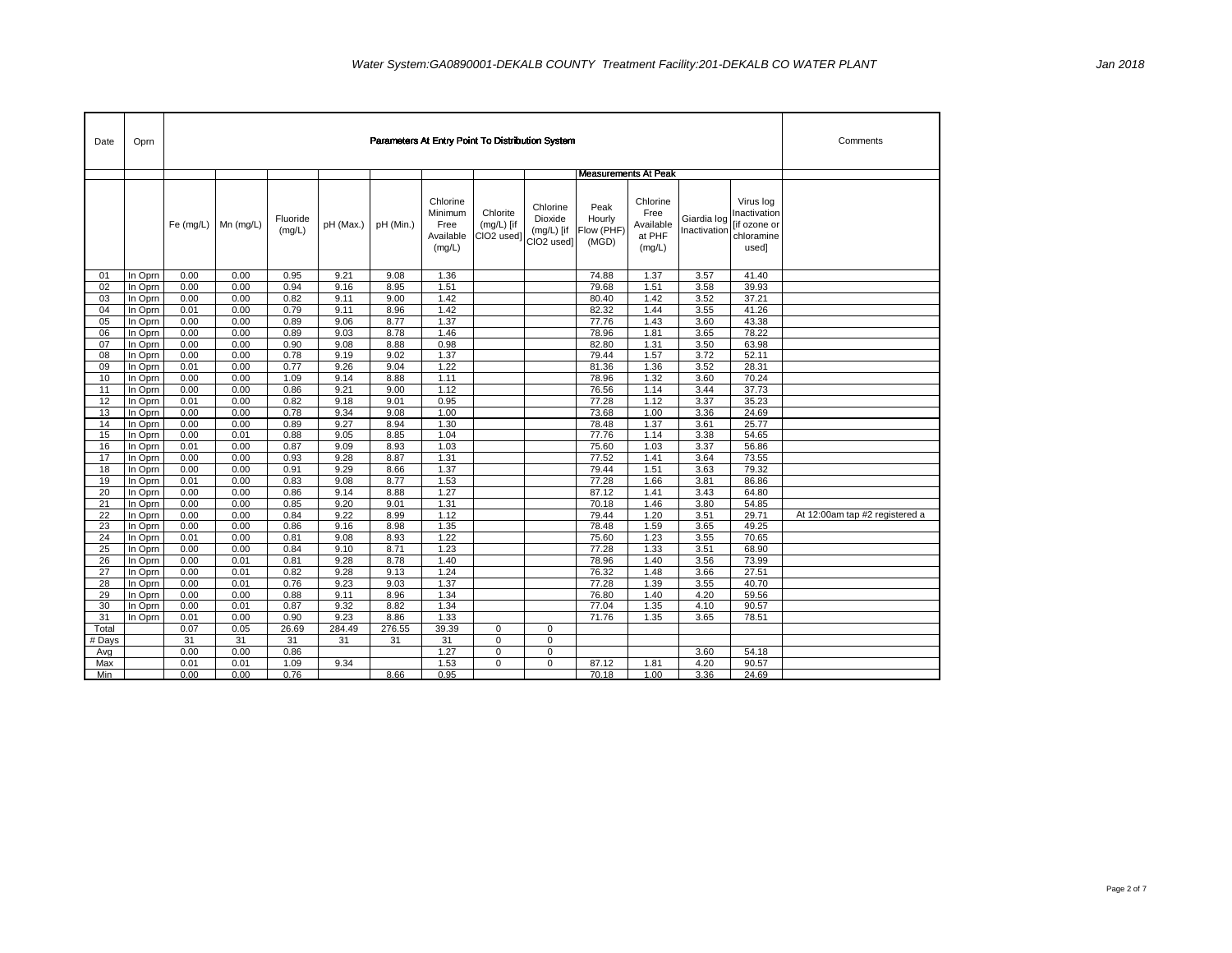| Water System DEKALB<br><b>Name</b>                            | <b>COUNTY</b>                                                                                                                            | <b>WSID No.</b>                   | GA0890001 Treatment                                               | <b>Facility</b>                   | DEKALB CO WATER PLANT                                                                                                                                                                                                       |  | Plant No.     | 201   | <b>Jan 2018</b> |  |
|---------------------------------------------------------------|------------------------------------------------------------------------------------------------------------------------------------------|-----------------------------------|-------------------------------------------------------------------|-----------------------------------|-----------------------------------------------------------------------------------------------------------------------------------------------------------------------------------------------------------------------------|--|---------------|-------|-----------------|--|
|                                                               |                                                                                                                                          |                                   |                                                                   |                                   | Monthly Surface Water Treatment Operation Report for Turbidity                                                                                                                                                              |  |               |       |                 |  |
| <b>I - COMBINED FILTERED WATER MONITORING &amp; REPORTING</b> |                                                                                                                                          |                                   |                                                                   |                                   |                                                                                                                                                                                                                             |  |               |       |                 |  |
| (a)                                                           |                                                                                                                                          |                                   | Total number of filtered water turbidity measurements performed:  |                                   |                                                                                                                                                                                                                             |  |               |       | 1486.00         |  |
| (b)                                                           |                                                                                                                                          |                                   | Total number of filtered water turbidity measurements < 0.3 NTU:  |                                   |                                                                                                                                                                                                                             |  |               |       | 1486.00         |  |
| (c)                                                           |                                                                                                                                          |                                   | Percentage of the turbidity measurements $< 0.3$ NTU (b/a x 100): |                                   |                                                                                                                                                                                                                             |  |               |       | 100.00%         |  |
| (d)                                                           |                                                                                                                                          | Is the percentage in $(c) < 95\%$ |                                                                   |                                   | [If Yes, report the date (mm/dd/yyyy) when public notice was issued]<br>[If Yes, report the date (mm/dd/yyyy) when EPD was notified]                                                                                        |  |               |       | No              |  |
| (e)                                                           |                                                                                                                                          |                                   |                                                                   |                                   | Did filtered water turbidity exceed 1 NTU at any time during the month<br>[If Yes, report the date (mm/dd/yyyy) when public notice was issued]<br>[If Yes, report the date (mm/dd/yyyy) when EPD was notified]              |  |               |       | No              |  |
| <b>II - INDIVIDUAL FILTER MONITORING &amp; REPORTING</b>      |                                                                                                                                          |                                   |                                                                   |                                   |                                                                                                                                                                                                                             |  |               |       |                 |  |
| (a)                                                           |                                                                                                                                          |                                   | Was each filter continuously monitored for turbidity?             |                                   |                                                                                                                                                                                                                             |  |               |       | Yes             |  |
| (b)                                                           | Were the individual filter turbidity monitoring results recorded every 15 minutes?                                                       |                                   |                                                                   |                                   |                                                                                                                                                                                                                             |  |               |       |                 |  |
| (c)                                                           | Was there a failure of the continuous turbidity monitoring equipment?<br>[If Yes, perform "Follow-up Actions" 1, 2 and 3]                |                                   |                                                                   |                                   |                                                                                                                                                                                                                             |  |               |       |                 |  |
| (d)                                                           | Was any individual filter turbidity level > 1.0 NTU in two consecutive measurements?<br>[If Yes, perform "Follow-up Actions" 1, 2 and 3] |                                   |                                                                   |                                   |                                                                                                                                                                                                                             |  |               |       |                 |  |
| (e)                                                           |                                                                                                                                          |                                   | [If Yes, perform "Follow-up Actions" 1, 2 and 3]                  |                                   | Was any individual filter turbidity level > 0.5 NTU in two consecutive measurements at the end of 4 hrs of                                                                                                                  |  |               |       | No              |  |
| (f)                                                           |                                                                                                                                          |                                   | [If Yes, perform "Follow-up Actions" 1, 2, 3 and 4]               |                                   | Was any individual filter turbidity level > 1.0 NTU in two consecutive measurements in each 3 consecutive                                                                                                                   |  |               |       | No              |  |
| (g)                                                           |                                                                                                                                          |                                   | [If Yes, perform "Follow-up Action" 5]                            |                                   | Was any individual filter turbidity level > 2.0 NTU in two consecutive measurements in 2 consecutive                                                                                                                        |  |               |       | No              |  |
| Comments:                                                     |                                                                                                                                          |                                   |                                                                   |                                   |                                                                                                                                                                                                                             |  |               |       |                 |  |
| "FOLLOW-UP ACTIONS" to PERFORM                                |                                                                                                                                          |                                   |                                                                   |                                   |                                                                                                                                                                                                                             |  |               |       |                 |  |
| 1                                                             |                                                                                                                                          |                                   |                                                                   |                                   | Report, filter number(s); turbidity measurements; and, date(s) the exceedance(s) have occurred.                                                                                                                             |  |               |       |                 |  |
| $\bf 2$<br>$\mathbf 3$                                        |                                                                                                                                          |                                   |                                                                   |                                   | Produce a "Filter Profile" within 7 days of the exceedance (if there is no obvious reason for exceedance).<br>Report that "Filter Profile" has been produced and is available for EPD inspection or identify and report, in |  |               |       |                 |  |
|                                                               |                                                                                                                                          |                                   | writing, obvious reason for exceedance.                           |                                   |                                                                                                                                                                                                                             |  |               |       |                 |  |
| 4                                                             |                                                                                                                                          |                                   |                                                                   |                                   | Conduct a "Self-Assessment" of the filter within 14 days of the exceedance and report that "self-assessment"<br>has been completed and the findings are available for EPD inspection.                                       |  |               |       |                 |  |
| 5                                                             |                                                                                                                                          | Evaluation (CPE) of your system.  |                                                                   |                                   | Contact EPD no later than 30 days following exceedance, and arrange for a Comprehensive Performance                                                                                                                         |  |               |       |                 |  |
| <b>Entered / Updated by:</b>                                  |                                                                                                                                          | Vernon Grant                      |                                                                   | <b>Certification No. / Class:</b> |                                                                                                                                                                                                                             |  | 14707 /<br>W1 | Date: | 02/08/2018      |  |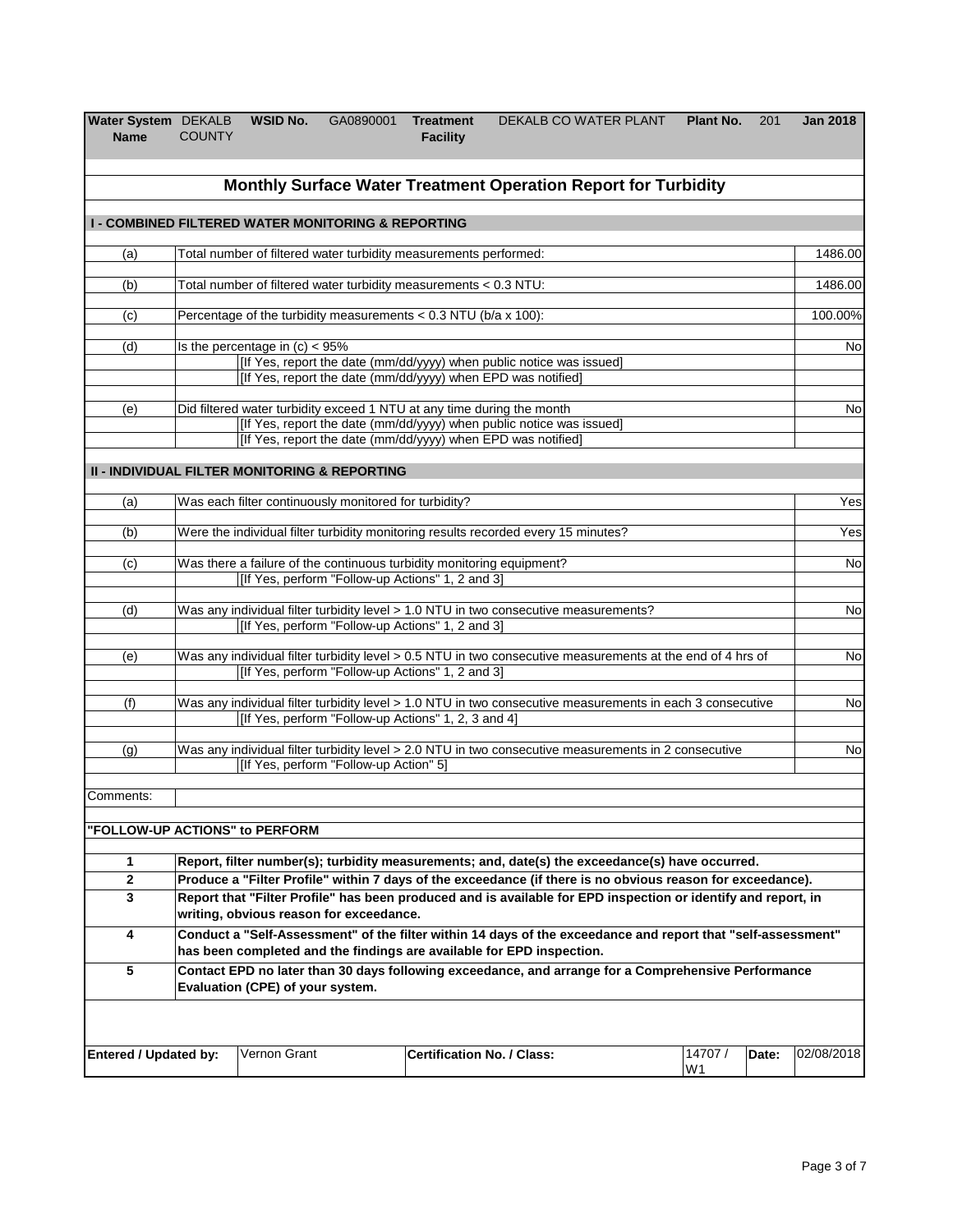| Water System DEKALB<br><b>Name</b> | <b>COUNTY</b> | WSID No. | GA0890001 | <b>Treatment</b><br><b>Facility</b> | DEKALB CO WATER PLANT | Plant No. | 201 | <b>Jan 2018</b> |
|------------------------------------|---------------|----------|-----------|-------------------------------------|-----------------------|-----------|-----|-----------------|
|                                    |               |          |           |                                     |                       |           |     |                 |

|                              |                                                                                                                                                                                       |                                                         | Monthly Disinfectant and/or Oxidant Monitoring at the Entry Point and in the Distribution System                                                                                               |  |                          |       |             |  |
|------------------------------|---------------------------------------------------------------------------------------------------------------------------------------------------------------------------------------|---------------------------------------------------------|------------------------------------------------------------------------------------------------------------------------------------------------------------------------------------------------|--|--------------------------|-------|-------------|--|
|                              |                                                                                                                                                                                       |                                                         | (Reporting for Systems using Chlorine - Part 1)                                                                                                                                                |  |                          |       |             |  |
|                              |                                                                                                                                                                                       |                                                         | I - ENTRY POINT Monitoring and Reporting for Public Water Systems using CHLORINE                                                                                                               |  |                          |       |             |  |
| (a)                          |                                                                                                                                                                                       | point to distribution system) ever fall below 0.2 mg/L? | At any time during the month, did the residual disinfectant concentration of water leaving the plant (entry                                                                                    |  |                          |       | <b>No</b>   |  |
|                              |                                                                                                                                                                                       |                                                         | [If Yes, did it last more than 4.0 consecutive hours?]<br>[If Yes, report the date when public notice was given to customers]<br>[If Yes, report the date when public notice was given to EPD] |  |                          |       |             |  |
| (b)                          | consecutive hours?                                                                                                                                                                    |                                                         | Were there any periods when the plant failed to meet the CT requirements for more than four (4.0)                                                                                              |  |                          |       | Yes         |  |
|                              |                                                                                                                                                                                       |                                                         | II - DISTRIBUTION SYSTEM Monitoring and Reporting for Public Water Systems using CHLORINE                                                                                                      |  |                          |       |             |  |
| (c)                          | Total number of residual disinfectant measurements performed in the distribution system (This must be<br>equal to or greater than the number of coliform samples required per month): |                                                         |                                                                                                                                                                                                |  |                          |       |             |  |
| (d)                          |                                                                                                                                                                                       |                                                         | Maximum residual disinfectant level measured in the distribution system:                                                                                                                       |  |                          |       | 1.77 $mg/L$ |  |
| (e)                          |                                                                                                                                                                                       |                                                         | Lowest or minimum residual disinfectant level measured in the distribution system:                                                                                                             |  |                          |       | $0.20$ mg/L |  |
| (f)                          |                                                                                                                                                                                       |                                                         | Monthly arithmetic average of all the measurements performed in the distribution system:                                                                                                       |  |                          |       | 1.17 $mg/L$ |  |
| (q)                          |                                                                                                                                                                                       |                                                         | Total number of samples measured without a detectable disinfectant residual:                                                                                                                   |  |                          |       | 0.00        |  |
| (h)                          |                                                                                                                                                                                       |                                                         | Percentage of samples without a detectable disinfectant residual (g/c x 100):                                                                                                                  |  |                          |       | 0.00%       |  |
| (i)                          |                                                                                                                                                                                       |                                                         | Were more than 5% of the residuals in the distribution system undetectable for two (2) months in a row?                                                                                        |  |                          |       | <b>No</b>   |  |
| (i)                          |                                                                                                                                                                                       |                                                         | Was chlorination equipment out of service for more than five (5) working days?                                                                                                                 |  |                          |       | No          |  |
| Comments:                    |                                                                                                                                                                                       |                                                         |                                                                                                                                                                                                |  |                          |       |             |  |
| <b>Entered / Updated by:</b> |                                                                                                                                                                                       | Vernon Grant                                            | <b>Certification No. / Class:</b>                                                                                                                                                              |  | 14707/<br>W <sub>1</sub> | Date: | 02/08/2018  |  |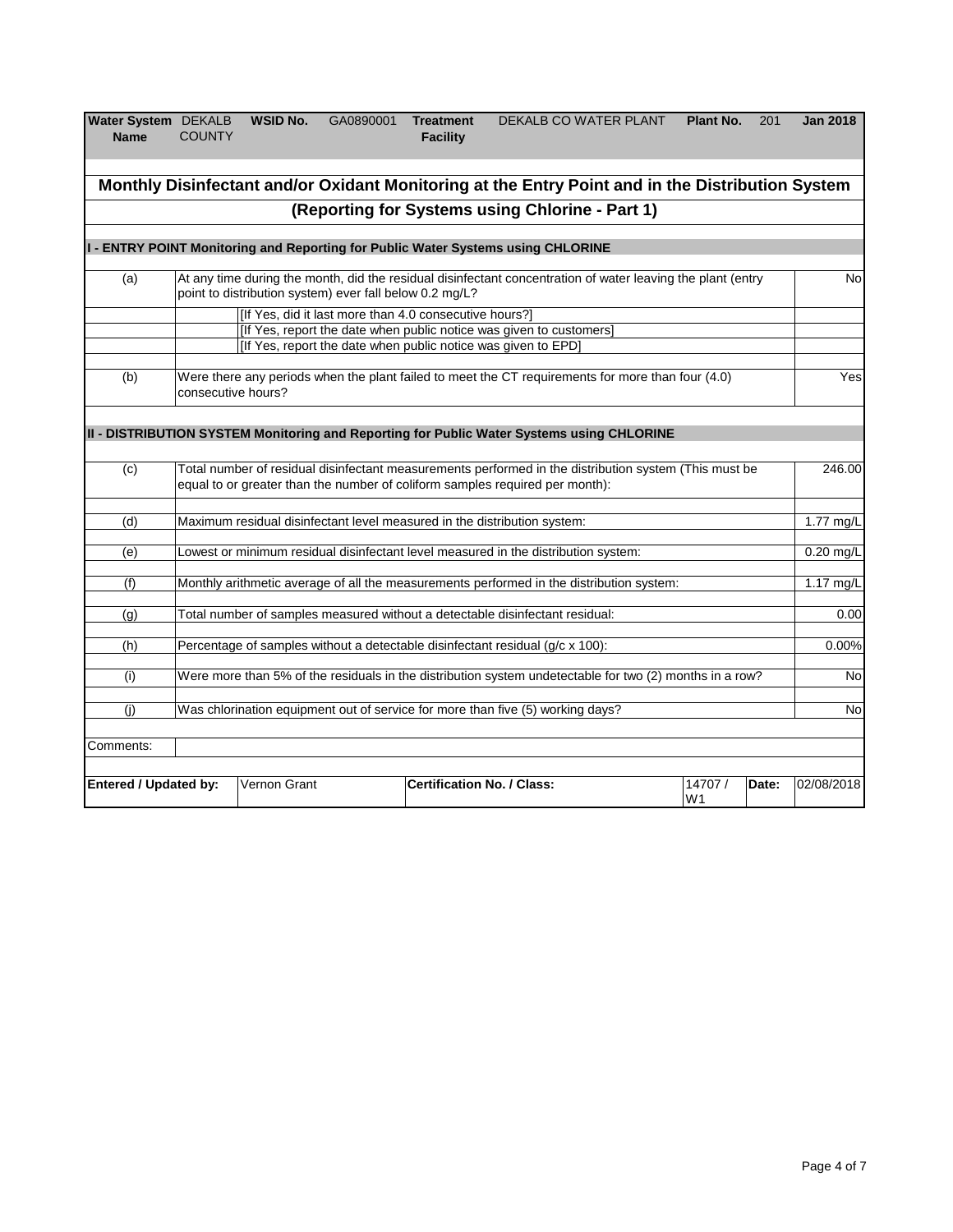| <b>Water System Name</b>              | <b>DEKALB</b><br><b>COUNTY</b>                                        | <b>WSID No.</b>                                                             | GA0890001                                                                                   | <b>Treatment Facility</b>             |                                                                                                                                                                                                                  | <b>DEKALB CO WATER PLANT</b>                                                                                            |                                           | Plant No.                                                                                                                                                                         | 201                                                                                                                                                       | <b>Jan 2018</b>                                                                                                                                                                                               |
|---------------------------------------|-----------------------------------------------------------------------|-----------------------------------------------------------------------------|---------------------------------------------------------------------------------------------|---------------------------------------|------------------------------------------------------------------------------------------------------------------------------------------------------------------------------------------------------------------|-------------------------------------------------------------------------------------------------------------------------|-------------------------------------------|-----------------------------------------------------------------------------------------------------------------------------------------------------------------------------------|-----------------------------------------------------------------------------------------------------------------------------------------------------------|---------------------------------------------------------------------------------------------------------------------------------------------------------------------------------------------------------------|
|                                       |                                                                       |                                                                             |                                                                                             |                                       |                                                                                                                                                                                                                  |                                                                                                                         |                                           |                                                                                                                                                                                   |                                                                                                                                                           |                                                                                                                                                                                                               |
|                                       |                                                                       |                                                                             |                                                                                             |                                       |                                                                                                                                                                                                                  |                                                                                                                         |                                           |                                                                                                                                                                                   |                                                                                                                                                           |                                                                                                                                                                                                               |
|                                       |                                                                       |                                                                             |                                                                                             |                                       |                                                                                                                                                                                                                  |                                                                                                                         |                                           |                                                                                                                                                                                   |                                                                                                                                                           |                                                                                                                                                                                                               |
|                                       |                                                                       |                                                                             |                                                                                             |                                       |                                                                                                                                                                                                                  |                                                                                                                         |                                           |                                                                                                                                                                                   |                                                                                                                                                           | Yes                                                                                                                                                                                                           |
|                                       |                                                                       |                                                                             |                                                                                             |                                       |                                                                                                                                                                                                                  |                                                                                                                         |                                           |                                                                                                                                                                                   |                                                                                                                                                           |                                                                                                                                                                                                               |
|                                       |                                                                       |                                                                             |                                                                                             |                                       |                                                                                                                                                                                                                  |                                                                                                                         |                                           |                                                                                                                                                                                   |                                                                                                                                                           |                                                                                                                                                                                                               |
|                                       |                                                                       |                                                                             |                                                                                             |                                       |                                                                                                                                                                                                                  |                                                                                                                         |                                           |                                                                                                                                                                                   |                                                                                                                                                           | 929                                                                                                                                                                                                           |
|                                       |                                                                       |                                                                             |                                                                                             |                                       |                                                                                                                                                                                                                  |                                                                                                                         |                                           |                                                                                                                                                                                   |                                                                                                                                                           |                                                                                                                                                                                                               |
|                                       |                                                                       |                                                                             |                                                                                             |                                       |                                                                                                                                                                                                                  |                                                                                                                         |                                           |                                                                                                                                                                                   |                                                                                                                                                           |                                                                                                                                                                                                               |
|                                       |                                                                       |                                                                             |                                                                                             |                                       |                                                                                                                                                                                                                  |                                                                                                                         |                                           |                                                                                                                                                                                   |                                                                                                                                                           |                                                                                                                                                                                                               |
|                                       |                                                                       |                                                                             |                                                                                             |                                       |                                                                                                                                                                                                                  |                                                                                                                         |                                           |                                                                                                                                                                                   |                                                                                                                                                           |                                                                                                                                                                                                               |
|                                       |                                                                       |                                                                             |                                                                                             |                                       |                                                                                                                                                                                                                  |                                                                                                                         |                                           |                                                                                                                                                                                   |                                                                                                                                                           |                                                                                                                                                                                                               |
|                                       |                                                                       |                                                                             |                                                                                             |                                       |                                                                                                                                                                                                                  |                                                                                                                         |                                           |                                                                                                                                                                                   |                                                                                                                                                           |                                                                                                                                                                                                               |
|                                       |                                                                       |                                                                             |                                                                                             |                                       |                                                                                                                                                                                                                  |                                                                                                                         |                                           |                                                                                                                                                                                   |                                                                                                                                                           |                                                                                                                                                                                                               |
|                                       |                                                                       |                                                                             |                                                                                             |                                       |                                                                                                                                                                                                                  |                                                                                                                         |                                           |                                                                                                                                                                                   |                                                                                                                                                           |                                                                                                                                                                                                               |
| Mar/15/2017                           |                                                                       |                                                                             | Jun/14/2017                                                                                 | 0.0000mg/L                            | Sep/20/2017                                                                                                                                                                                                      | 0.0000mg/L                                                                                                              | Dec/18/2017                               |                                                                                                                                                                                   |                                                                                                                                                           |                                                                                                                                                                                                               |
|                                       |                                                                       |                                                                             |                                                                                             |                                       |                                                                                                                                                                                                                  |                                                                                                                         |                                           |                                                                                                                                                                                   |                                                                                                                                                           |                                                                                                                                                                                                               |
| Average                               |                                                                       |                                                                             |                                                                                             | mg/L                                  | Average                                                                                                                                                                                                          | mg/L                                                                                                                    | Average                                   | mg/L                                                                                                                                                                              |                                                                                                                                                           |                                                                                                                                                                                                               |
|                                       |                                                                       |                                                                             |                                                                                             |                                       |                                                                                                                                                                                                                  |                                                                                                                         |                                           |                                                                                                                                                                                   |                                                                                                                                                           |                                                                                                                                                                                                               |
|                                       |                                                                       |                                                                             |                                                                                             |                                       |                                                                                                                                                                                                                  |                                                                                                                         |                                           |                                                                                                                                                                                   |                                                                                                                                                           |                                                                                                                                                                                                               |
|                                       |                                                                       |                                                                             |                                                                                             |                                       |                                                                                                                                                                                                                  |                                                                                                                         |                                           |                                                                                                                                                                                   |                                                                                                                                                           | No                                                                                                                                                                                                            |
|                                       |                                                                       |                                                                             |                                                                                             |                                       |                                                                                                                                                                                                                  |                                                                                                                         |                                           |                                                                                                                                                                                   |                                                                                                                                                           |                                                                                                                                                                                                               |
|                                       |                                                                       |                                                                             |                                                                                             |                                       |                                                                                                                                                                                                                  |                                                                                                                         |                                           |                                                                                                                                                                                   |                                                                                                                                                           |                                                                                                                                                                                                               |
|                                       |                                                                       |                                                                             |                                                                                             |                                       |                                                                                                                                                                                                                  |                                                                                                                         |                                           |                                                                                                                                                                                   |                                                                                                                                                           |                                                                                                                                                                                                               |
|                                       |                                                                       |                                                                             |                                                                                             |                                       |                                                                                                                                                                                                                  |                                                                                                                         |                                           |                                                                                                                                                                                   |                                                                                                                                                           |                                                                                                                                                                                                               |
|                                       |                                                                       |                                                                             |                                                                                             |                                       |                                                                                                                                                                                                                  |                                                                                                                         |                                           |                                                                                                                                                                                   |                                                                                                                                                           |                                                                                                                                                                                                               |
|                                       |                                                                       |                                                                             |                                                                                             |                                       |                                                                                                                                                                                                                  |                                                                                                                         |                                           |                                                                                                                                                                                   |                                                                                                                                                           |                                                                                                                                                                                                               |
| Vernon Grant<br>Entered / Updated by: |                                                                       |                                                                             |                                                                                             |                                       | 14707 / W1                                                                                                                                                                                                       |                                                                                                                         | Date:                                     |                                                                                                                                                                                   | 02/08/2018                                                                                                                                                |                                                                                                                                                                                                               |
|                                       | Jan/16/2018<br>Feb/ /2018<br>Mar/ /2018<br>Jan/18/2017<br>Feb/15/2017 | <b>Current Period</b><br>$0.0000$ mg/L<br>mg/L<br>mg/L<br><b>1st Period</b> | <b>Laboratory Certification Number</b><br>$0.0000$ mg/L<br>0.0000mg/L<br>0.0000mg/L<br>mq/L | Apr/18/2017<br>May/17/2017<br>Average | Did you collect a "bromate" sample at the entry point this month?<br>2nd Period<br>0.0000mg/L<br>0.0000mg/L<br>Is the average of consecutive 4 quarter period > 0.010 mg/L?<br><b>Certification No. / Class:</b> | List sampling date, laboratory certification number and result of "bromate" sample taken:<br>Jul/19/2017<br>Aug/16/2017 | 3rd Period<br>$0.0000$ mg/L<br>0.0000mg/L | Monthly Disinfectant and/or Oxidant Monitoring at the Entry Point<br>(Additional Bromate Monitoring and Reporting for Systems using Ozone - Part 4)<br>Oct/17/2017<br>Nov/20/2017 | 4th Period<br>[NOTE: If average of samples collected in any consecutive 4-Quarter period exceeds the MCL of 0.010 mg/L, Public Notification is required.] | 0.0000mg/L<br>0.0000mg/L<br>0.0000mg/L<br>If Yes, send copies of the Public Notification (PN) and PN Certification Form and explain the corrective measures taken to prevent reoccurence of the violation(s). |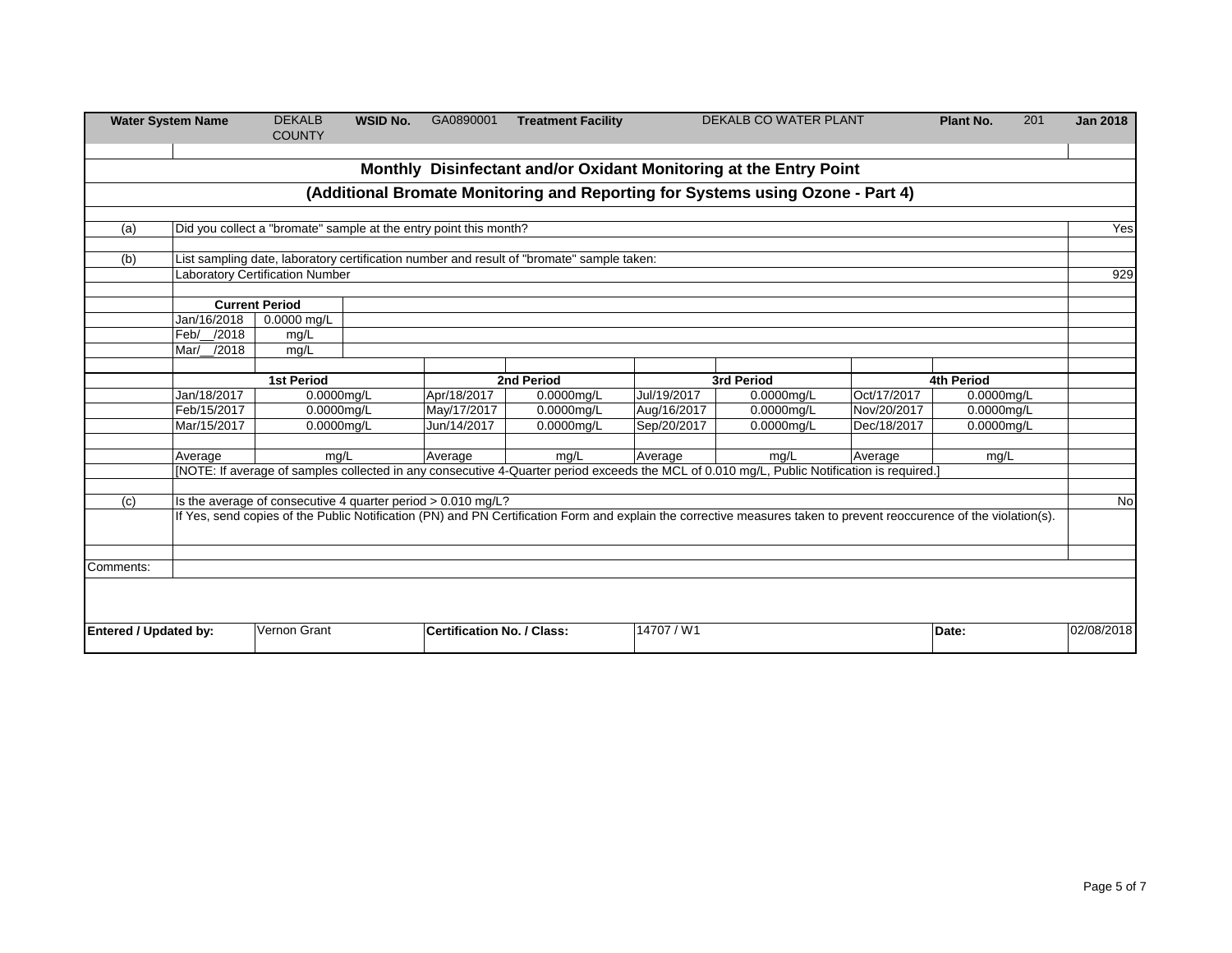| Water System DEKALB<br><b>Name</b>                                                                                      | <b>COUNTY</b>     | <b>WSID No.</b>                | GA0890001 | <b>Treatment</b><br><b>Facility</b> | DEKALB CO WATER PLANT                     | Plant No. | 201 | <b>Jan 2018</b> |
|-------------------------------------------------------------------------------------------------------------------------|-------------------|--------------------------------|-----------|-------------------------------------|-------------------------------------------|-----------|-----|-----------------|
|                                                                                                                         |                   |                                |           |                                     | Monthly TOC Removal / SUVA Report Summary |           |     |                 |
| I. TOC Removal Summary                                                                                                  |                   |                                |           |                                     |                                           |           |     |                 |
| (a)                                                                                                                     | Date (mm/dd/yyyy) |                                |           |                                     |                                           |           |     | 01/16/2018      |
| (b)                                                                                                                     |                   | Source Water Alkalinity (mg/L) |           |                                     |                                           |           |     | 24.00           |
| (c)                                                                                                                     |                   | Source Water TOC (mg/L)        |           |                                     |                                           |           |     | 1.60            |
| (d)                                                                                                                     |                   | Treated Water TOC (mg/L)       |           |                                     |                                           |           |     | 1.10            |
| (e)                                                                                                                     |                   | Actual TOC Removed (%)         |           |                                     |                                           |           |     | 31.25           |
| (f)                                                                                                                     |                   | Required TOC Removal (%)       |           |                                     |                                           |           |     | 35.00           |
| (q)                                                                                                                     |                   | Actual TOC Removal Ratio       |           |                                     |                                           |           |     | 0.89            |
| (h)                                                                                                                     |                   | Reported TOC Removal Ratio     |           |                                     |                                           |           |     | 1.00            |
| II. Alternative Monitoring for SUVA                                                                                     |                   |                                |           |                                     |                                           |           |     |                 |
| (a)                                                                                                                     | Date (mm/dd/yyyy) |                                |           |                                     |                                           |           |     |                 |
| (b)                                                                                                                     |                   | Source Water SUVA (L/mg-m)     |           |                                     |                                           |           |     |                 |
| (c)                                                                                                                     |                   | Treated Water SUVA (L/mg-m)    |           |                                     |                                           |           |     |                 |
| <b>Additional Comments:</b>                                                                                             |                   |                                |           |                                     |                                           |           |     |                 |
|                                                                                                                         |                   |                                |           |                                     |                                           |           |     |                 |
| Vernon Grant<br><b>Certification No. / Class:</b><br><b>Entered / Updated by:</b><br>14707 /<br>Date:<br>W <sub>1</sub> |                   |                                |           |                                     |                                           |           |     |                 |